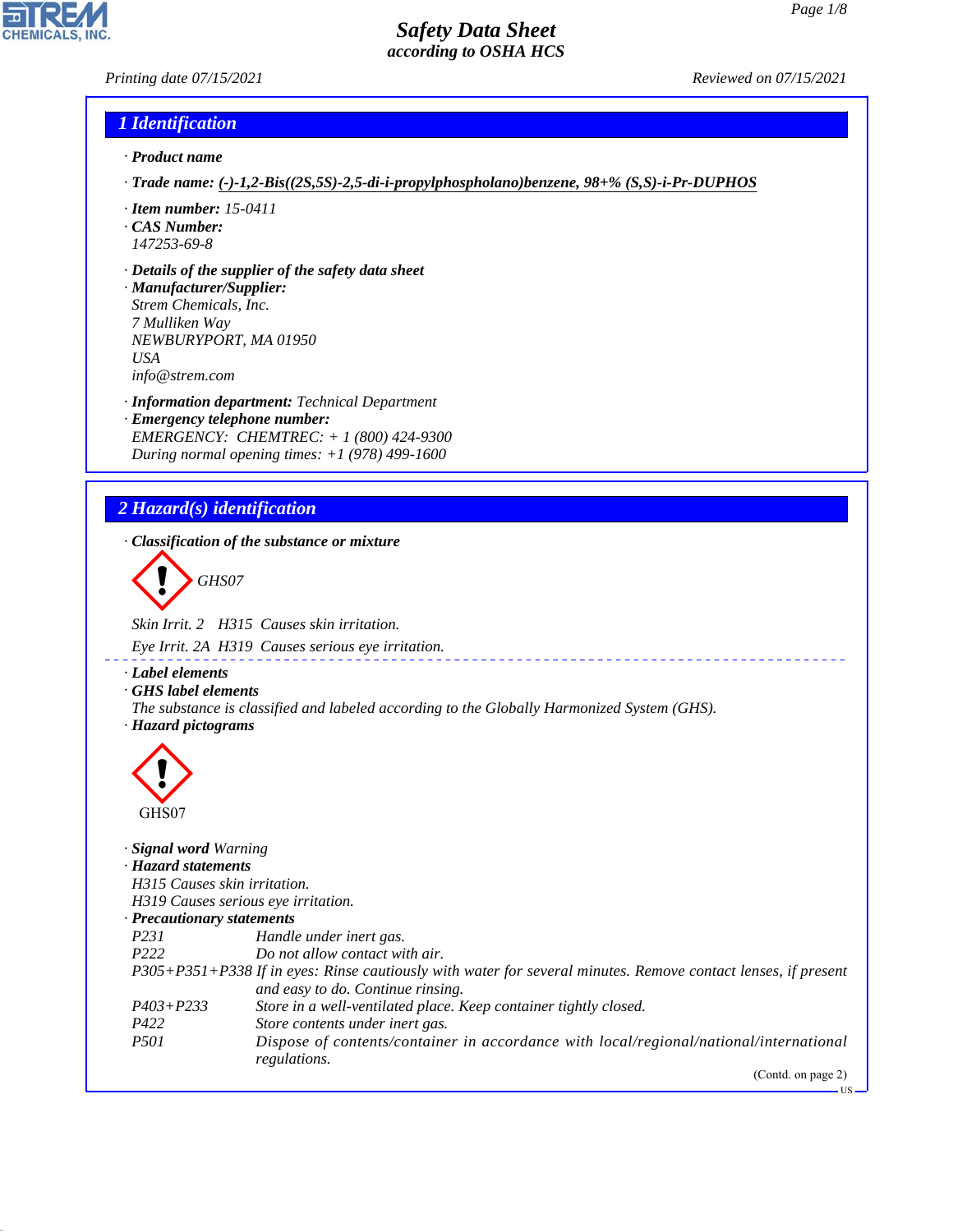*Printing date 07/15/2021 Reviewed on 07/15/2021*

*Trade name: (-)-1,2-Bis((2S,5S)-2,5-di-i-propylphospholano)benzene, 98+% (S,S)-i-Pr-DUPHOS*



*· PBT: Not applicable.*

*· vPvB: Not applicable.*

### *3 Composition/information on ingredients*

*· Chemical characterization: Substances*

*· CAS No. Description*

*147253-69-8 (-)-1,2-Bis((2S,5S)-2,5-di-i-propylphospholano)benzene, 98+% (S,S)-i-Pr-DUPHOS*

### *4 First-aid measures*

*· Description of first aid measures*

- *· After inhalation: In case of unconsciousness place patient stably in side position for transportation.*
- *· After skin contact: Immediately wash with water and soap and rinse thoroughly.*
- *· After eye contact:*
- *Rinse opened eye for several minutes under running water. If symptoms persist, consult a doctor.*
- *· After swallowing: If symptoms persist consult doctor.*

*· Information for doctor:*

- *· Most important symptoms and effects, both acute and delayed No further relevant information available.*
- *· Indication of any immediate medical attention and special treatment needed*
- *No further relevant information available.*

### *5 Fire-fighting measures*

*· Extinguishing media*

- *· Suitable extinguishing agents: Use fire fighting measures that suit the environment.*
- *· Special hazards arising from the substance or mixture No further relevant information available.*
- *· Advice for firefighters*

44.1.1

*· Protective equipment: No special measures required.*

### *6 Accidental release measures*

*· Personal precautions, protective equipment and emergency procedures Not required.*

*· Environmental precautions: No special measures required.*

(Contd. on page 3)

US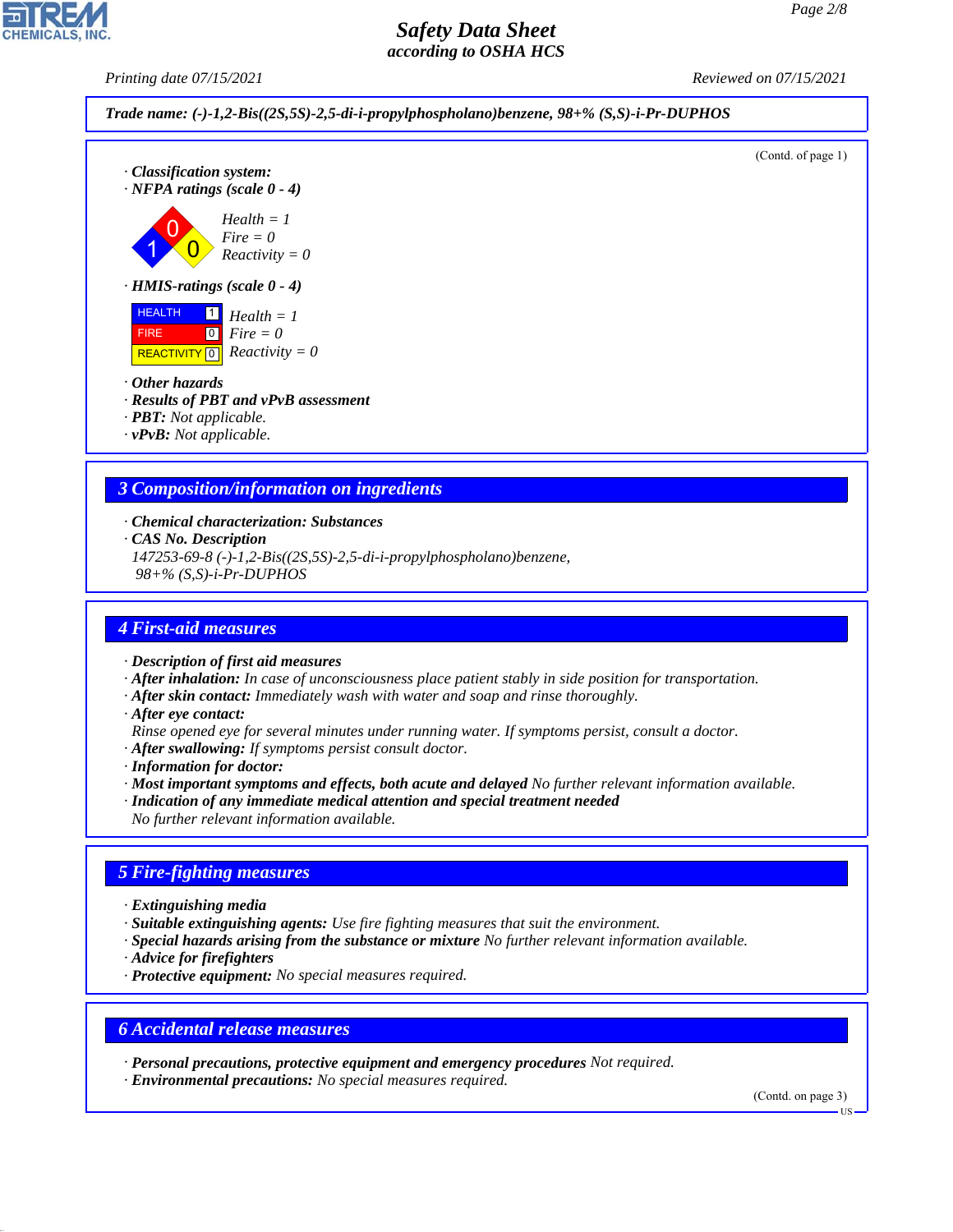(Contd. of page 2)

## *Safety Data Sheet according to OSHA HCS*

*Printing date 07/15/2021 Reviewed on 07/15/2021*

### *Trade name: (-)-1,2-Bis((2S,5S)-2,5-di-i-propylphospholano)benzene, 98+% (S,S)-i-Pr-DUPHOS*

*· Methods and material for containment and cleaning up: Dispose contaminated material as waste according to item 13.*

*· Reference to other sections See Section 7 for information on safe handling. See Section 8 for information on personal protection equipment. See Section 13 for disposal information.*

*· Protective Action Criteria for Chemicals*

### *· PAC-1:*

*Substance is not listed.*

*· PAC-2:*

*Substance is not listed.*

*· PAC-3:*

*Substance is not listed.*

### *7 Handling and storage*

- *· Handling: Handle under inert gas.*
- *· Precautions for safe handling Open and handle receptacle with care.*
- *· Information about protection against explosions and fires: No special measures required.*
- *· Conditions for safe storage, including any incompatibilities*
- *· Storage: Store contents under inert gas.*
- *· Requirements to be met by storerooms and receptacles: No special requirements.*
- *· Information about storage in one common storage facility: Not required.*
- *· Further information about storage conditions: Keep receptacle tightly sealed.*
- *· Specific end use(s) No further relevant information available.*

## *8 Exposure controls/personal protection*

- *· Additional information about design of technical systems: No further data; see item 7.*
- *· Control parameters*
- *· Components with limit values that require monitoring at the workplace: Not required.*
- *· Additional information: The lists that were valid during the creation were used as basis.*
- *· Exposure controls*
- *· Personal protective equipment:*
- *· General protective and hygienic measures: Keep away from foodstuffs, beverages and feed. Immediately remove all soiled and contaminated clothing. Wash hands before breaks and at the end of work. Avoid contact with the eyes and skin.*
- *· Breathing equipment: Not required.*
- *· Protection of hands:*



44.1.1

\_S*Protective gloves*

*The glove material has to be impermeable and resistant to the product/ the substance/ the preparation. Due to missing tests no recommendation to the glove material can be given for the product/ the preparation/ the chemical mixture.*

*Selection of the glove material on consideration of the penetration times, rates of diffusion and the degradation* (Contd. on page 4)

 $-11S$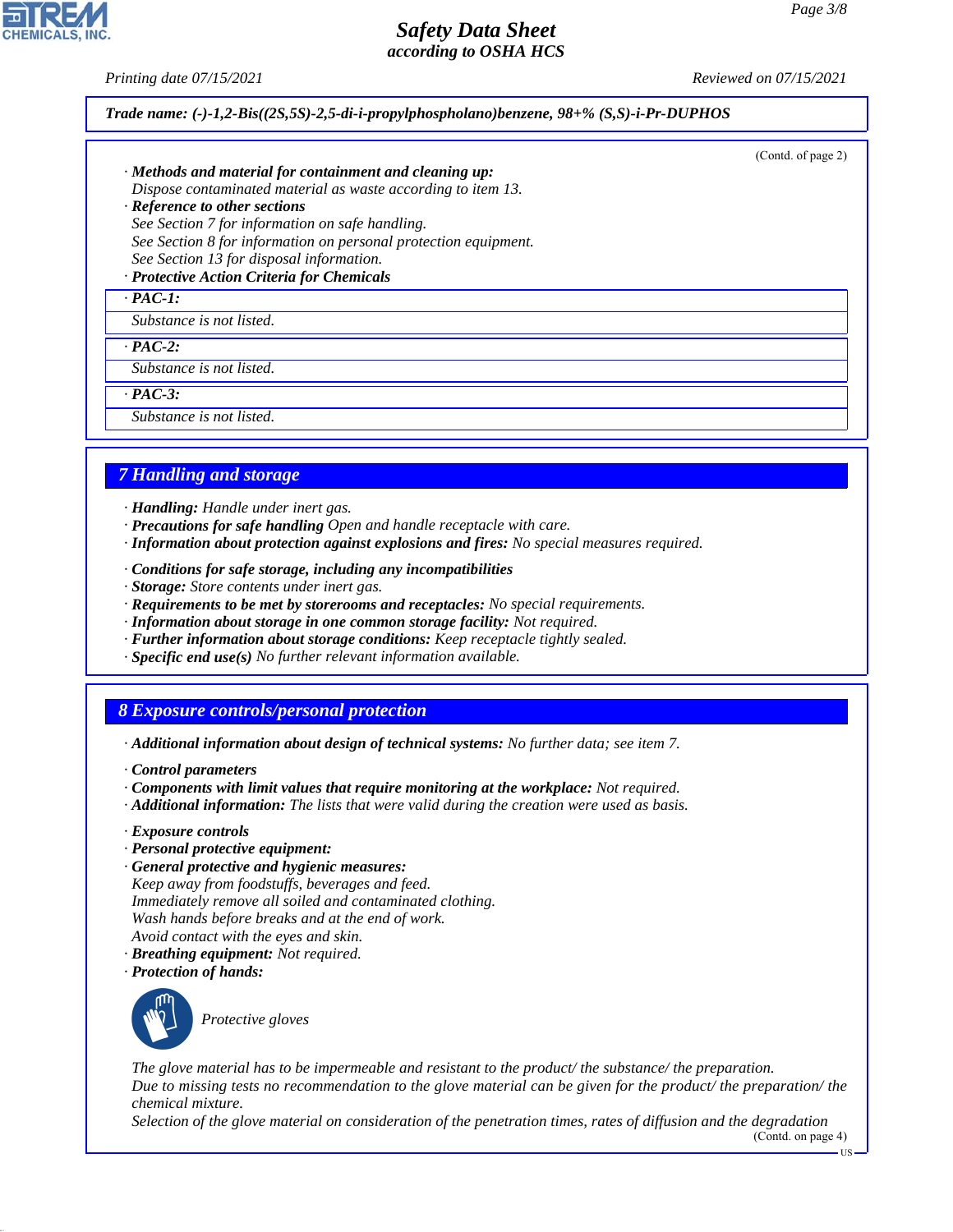*Printing date 07/15/2021 Reviewed on 07/15/2021*

*Trade name: (-)-1,2-Bis((2S,5S)-2,5-di-i-propylphospholano)benzene, 98+% (S,S)-i-Pr-DUPHOS*

*· Material of gloves*

*The selection of the suitable gloves does not only depend on the material, but also on further marks of quality and varies from manufacturer to manufacturer.*

*· Penetration time of glove material*

*The exact break through time has to be found out by the manufacturer of the protective gloves and has to be observed.*

*· Eye protection:*



\_R*Tightly sealed goggles*

| <b>9 Physical and chemical properties</b>                  |                                               |                       |  |
|------------------------------------------------------------|-----------------------------------------------|-----------------------|--|
| · Information on basic physical and chemical properties    |                                               |                       |  |
| <b>General Information</b>                                 |                                               |                       |  |
| $\cdot$ Appearance:                                        |                                               |                       |  |
| Form:                                                      | Crystalline                                   |                       |  |
| Color:                                                     | White                                         |                       |  |
| $\cdot$ Odor:                                              | <i><u><b>Odorless</b></u></i>                 |                       |  |
| · Odor threshold:                                          | Not determined.                               |                       |  |
| $\cdot$ pH-value:                                          | Not applicable.                               |                       |  |
| · Change in condition                                      |                                               |                       |  |
| <b>Melting point/Melting range:</b>                        | 40 °C (104 °F)                                |                       |  |
| <b>Boiling point/Boiling range:</b>                        | Undetermined.                                 |                       |  |
| · Flash point:                                             | Not applicable.                               |                       |  |
| · Flammability (solid, gaseous):                           | Not determined.                               |                       |  |
| · Ignition temperature:                                    |                                               |                       |  |
| <b>Decomposition temperature:</b>                          | Not determined.                               |                       |  |
| · Auto igniting:                                           | Not determined.                               |                       |  |
| · Danger of explosion:                                     | Product does not present an explosion hazard. |                       |  |
| · Explosion limits:                                        |                                               |                       |  |
| Lower:                                                     | Not determined.                               |                       |  |
| Upper:                                                     | Not determined.                               |                       |  |
| · Vapor pressure:                                          | Not applicable.                               |                       |  |
| $\cdot$ Density:                                           | Not determined.                               |                       |  |
| · Relative density                                         | Not determined.                               |                       |  |
| · Vapor density                                            | Not applicable.                               |                       |  |
| $\cdot$ Evaporation rate                                   | Not applicable.                               |                       |  |
| · Solubility in / Miscibility with                         |                                               |                       |  |
| Water:                                                     | Insoluble.                                    |                       |  |
| · Partition coefficient (n-octanol/water): Not determined. |                                               |                       |  |
| · Viscosity:                                               |                                               |                       |  |
| Dynamic:                                                   | Not applicable.                               |                       |  |
|                                                            |                                               | (Contd. on page $5$ ) |  |

(Contd. of page 3)



44.1.1

US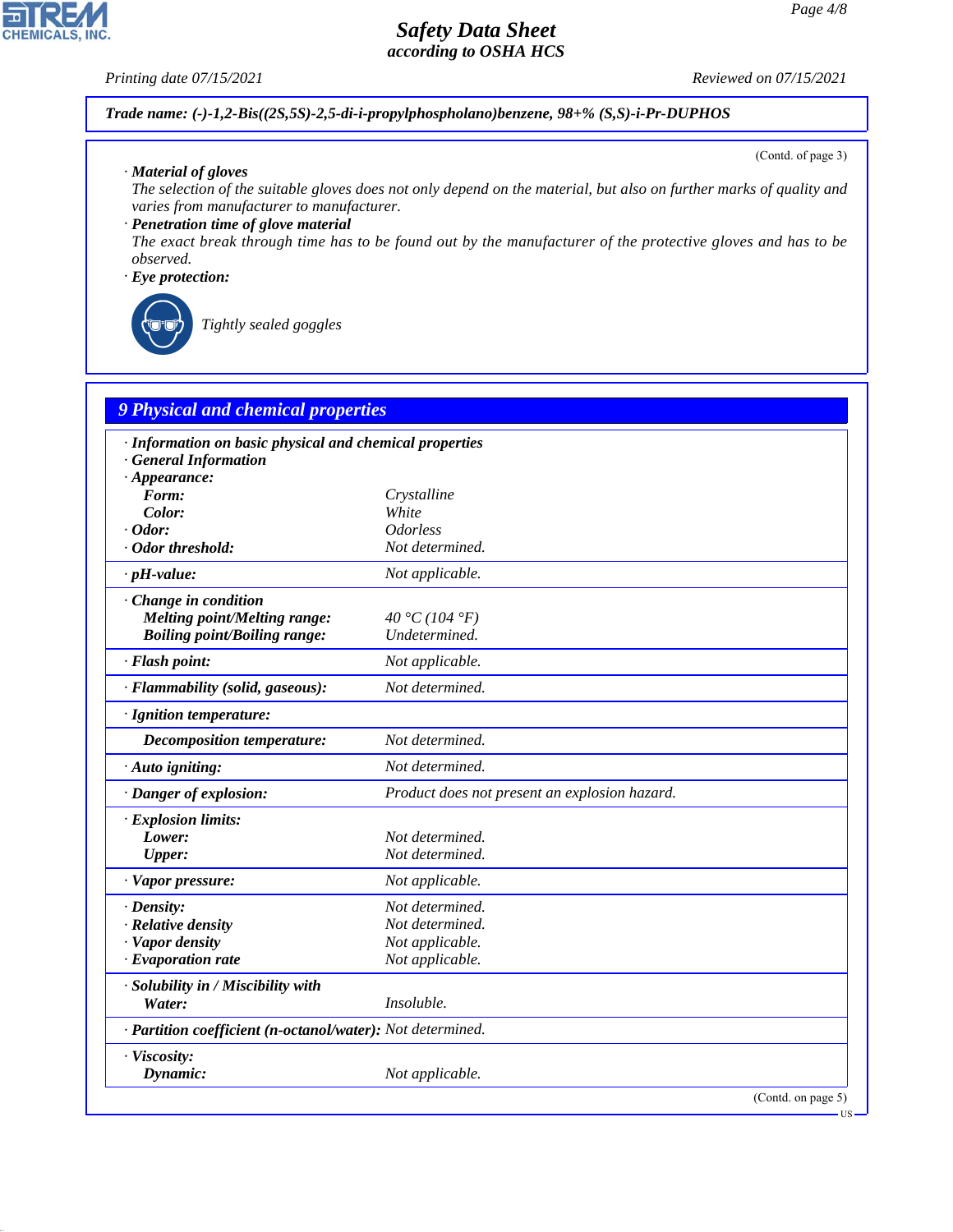*Printing date 07/15/2021 Reviewed on 07/15/2021*

*Trade name: (-)-1,2-Bis((2S,5S)-2,5-di-i-propylphospholano)benzene, 98+% (S,S)-i-Pr-DUPHOS*

|                                                                |                                                         | (Cond. of page 4) |
|----------------------------------------------------------------|---------------------------------------------------------|-------------------|
| Kinematic:                                                     | Not applicable.                                         |                   |
| · Solvent content:<br>Organic solvents:<br><b>VOC</b> content: | $0.0\%$<br>0.0 g/l / 0.00 lb/gl                         |                   |
| <i>Solids content:</i><br>$\cdot$ Other information            | $100.0\%$<br>No further relevant information available. |                   |

### *10 Stability and reactivity*

*· Reactivity No further relevant information available.*

*· Chemical stability*

*· Thermal decomposition / conditions to be avoided: No decomposition if used according to specifications.*

- *· Possibility of hazardous reactions No dangerous reactions known.*
- *· Conditions to avoid No further relevant information available.*
- *· Incompatible materials: No further relevant information available.*
- *· Hazardous decomposition products: No dangerous decomposition products known.*

### *11 Toxicological information*

- *· Information on toxicological effects*
- *· Acute toxicity:*
- *· Primary irritant effect:*
- *· on the skin: Irritant to skin and mucous membranes.*

*· on the eye: Irritating effect.*

- *· Sensitization: No sensitizing effects known.*
- *· Additional toxicological information:*

*· Carcinogenic categories*

*· IARC (International Agency for Research on Cancer)*

*Substance is not listed.*

*· NTP (National Toxicology Program)*

*Substance is not listed.*

*· OSHA-Ca (Occupational Safety & Health Administration)*

*Substance is not listed.*

# *12 Ecological information*

*· Toxicity*

44.1.1

- *· Aquatic toxicity: No further relevant information available.*
- *· Persistence and degradability No further relevant information available.*
- *· Behavior in environmental systems:*
- *· Bioaccumulative potential No further relevant information available.*
- *· Mobility in soil No further relevant information available.*
- *· Additional ecological information:*
- *· General notes: Not known to be hazardous to water.*
- *· Results of PBT and vPvB assessment*
- *· PBT: Not applicable.*
- *· vPvB: Not applicable.*

(Contd. on page 6)

US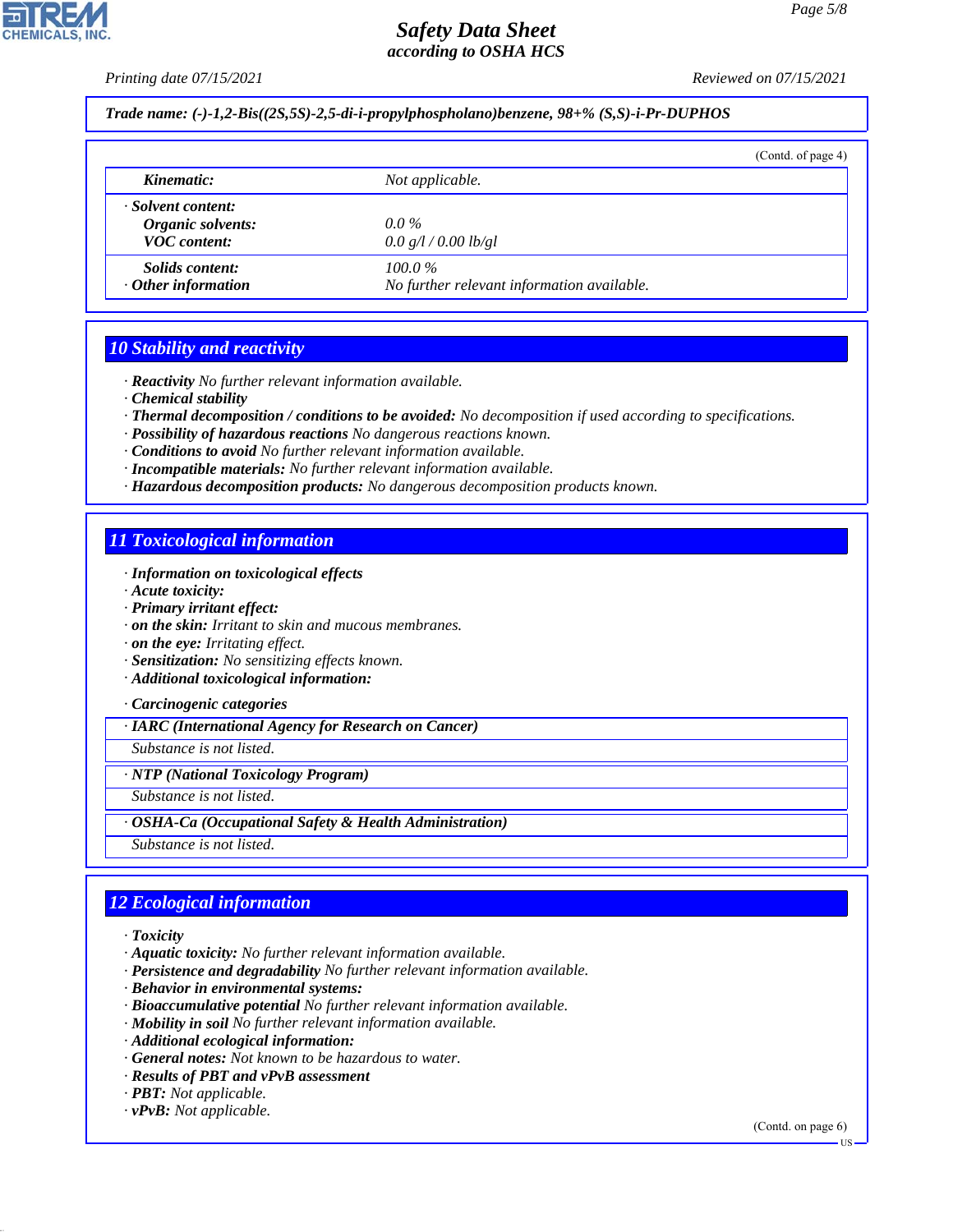**CHEMICALS** 

*Printing date 07/15/2021 Reviewed on 07/15/2021*

*Trade name: (-)-1,2-Bis((2S,5S)-2,5-di-i-propylphospholano)benzene, 98+% (S,S)-i-Pr-DUPHOS*

(Contd. of page 5)

*· Other adverse effects No further relevant information available.*

### *13 Disposal considerations*

*· Waste treatment methods*

*· Recommendation:*

*Must not be disposed of together with household garbage. Do not allow product to reach sewage system.*

- *· Uncleaned packagings:*
- *· Recommendation: Disposal must be made according to official regulations.*

# *14 Transport information · UN-Number · DOT, ADN, IMDG, IATA not regulated · UN proper shipping name · DOT, ADN, IMDG, IATA not regulated · Transport hazard class(es) · DOT, ADN, IMDG, IATA · Class not regulated · Packing group · DOT, IMDG, IATA not regulated · Environmental hazards: · Marine pollutant: No · Special precautions for user Not applicable. · Transport in bulk according to Annex II of MARPOL73/78 and the IBC Code Not applicable. · UN "Model Regulation": not regulated*

### *15 Regulatory information*

- *· Safety, health and environmental regulations/legislation specific for the substance or mixture · Sara*
- *· Section 355 (extremely hazardous substances):*

*Substance is not listed.*

*· Section 313 (Specific toxic chemical listings):*

*Substance is not listed.*

*· TSCA (Toxic Substances Control Act):*

*Substance is not listed.*

*· Proposition 65*

44.1.1

*· Chemicals known to cause cancer:*

*Substance is not listed.*

*· Chemicals known to cause reproductive toxicity for females:*

*Substance is not listed.*

(Contd. on page 7)

US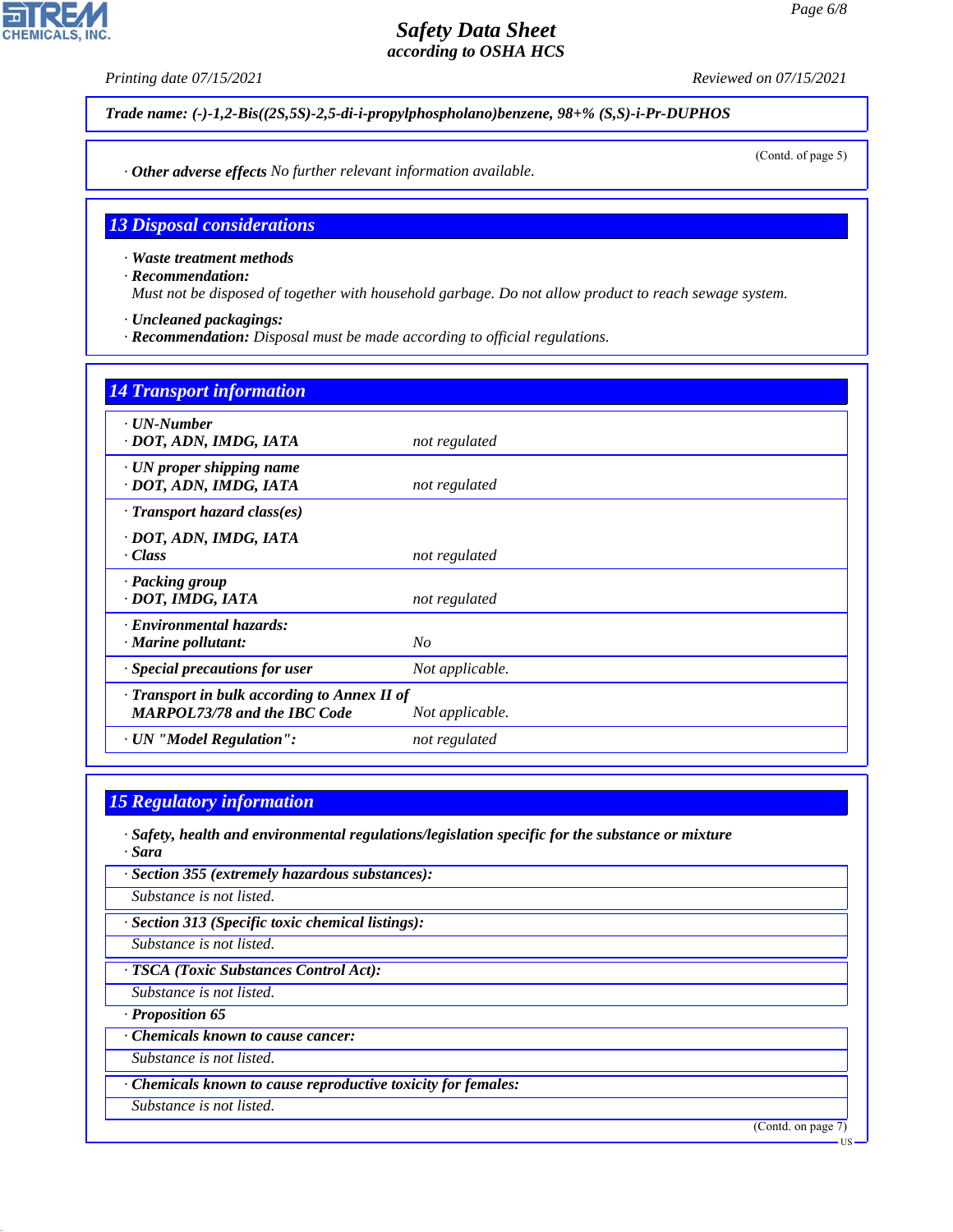**CHEMICALS** 

*Printing date 07/15/2021 Reviewed on 07/15/2021*

*Trade name: (-)-1,2-Bis((2S,5S)-2,5-di-i-propylphospholano)benzene, 98+% (S,S)-i-Pr-DUPHOS*

(Contd. of page 6)

*· Chemicals known to cause reproductive toxicity for males:*

*Substance is not listed.*

*· Chemicals known to cause developmental toxicity:*

*Substance is not listed.*

*· Carcinogenic categories*

*· EPA (Environmental Protection Agency)*

*Substance is not listed.*

*· TLV (Threshold Limit Value established by ACGIH)*

*Substance is not listed.*

*· NIOSH-Ca (National Institute for Occupational Safety and Health)*

*Substance is not listed.*

### *· GHS label elements*

- *The substance is classified and labeled according to the Globally Harmonized System (GHS).*
- *· Hazard pictograms*



| · Signal word Warning               |                                                                                                               |
|-------------------------------------|---------------------------------------------------------------------------------------------------------------|
| · Hazard statements                 |                                                                                                               |
| H315 Causes skin irritation.        |                                                                                                               |
| H319 Causes serious eye irritation. |                                                                                                               |
| $\cdot$ Precautionary statements    |                                                                                                               |
| <i>P231</i>                         | Handle under inert gas.                                                                                       |
| P <sub>222</sub>                    | Do not allow contact with air.                                                                                |
|                                     | P305+P351+P338 If in eyes: Rinse cautiously with water for several minutes. Remove contact lenses, if present |
|                                     | and easy to do. Continue rinsing.                                                                             |
| $P403 + P233$                       | Store in a well-ventilated place. Keep container tightly closed.                                              |
| P422                                | Store contents under inert gas.                                                                               |
| <i>P501</i>                         | Dispose of contents/container in accordance with local/regional/national/international<br>regulations.        |
|                                     |                                                                                                               |

*· Chemical safety assessment: A Chemical Safety Assessment has not been carried out.*

### *16 Other information*

44.1.1

*This information is based on our present knowledge. However, this shall not constitute a guarantee for any specific product features and shall not establish a legally valid contractual relationship.*

*· Department issuing SDS: Technical Department.*

*· Contact: Technical Director*

*· Date of preparation / last revision 07/15/2021 / -*

*· Abbreviations and acronyms: ADR: Accord européen sur le transport des marchandises dangereuses par Route (European Agreement concerning the International*

*Carriage of Dangerous Goods by Road)*

*IMDG: International Maritime Code for Dangerous Goods*

*DOT: US Department of Transportation*

*IATA: International Air Transport Association ACGIH: American Conference of Governmental Industrial Hygienists*

- *CAS: Chemical Abstracts Service (division of the American Chemical Society)*
- *NFPA: National Fire Protection Association (USA)*

*HMIS: Hazardous Materials Identification System (USA)*

(Contd. on page 8)

US